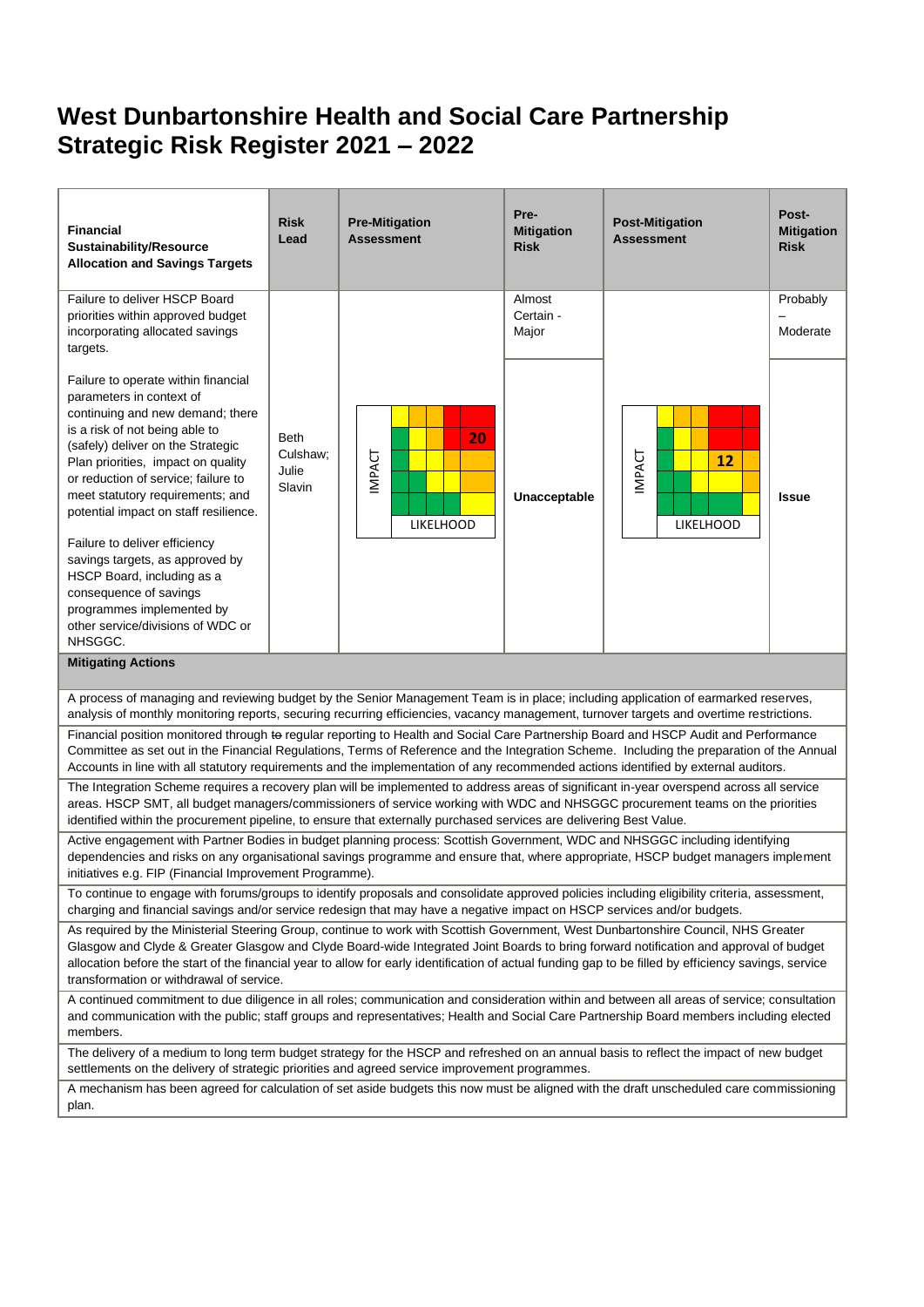| <b>Procurement and Commissioning</b>                                                                                                                                                                                                                                                                                                                                                    | <b>Risk</b><br>Lead         | <b>Pre-Mitigation</b><br><b>Assessment</b> | Pre-<br><b>Mitigation</b><br><b>Risk</b> | <b>Post-Mitigation</b><br><b>Assessment</b> | Post-<br><b>Mitigation</b><br><b>Risk</b> |  |  |  |
|-----------------------------------------------------------------------------------------------------------------------------------------------------------------------------------------------------------------------------------------------------------------------------------------------------------------------------------------------------------------------------------------|-----------------------------|--------------------------------------------|------------------------------------------|---------------------------------------------|-------------------------------------------|--|--|--|
| Failure to deliver contract monitoring and<br>management of commissioned services;<br>creates a risk to the financial                                                                                                                                                                                                                                                                   |                             |                                            | Probably -<br>Major                      |                                             | Probably<br>Moderate                      |  |  |  |
| management of the HSCP and there is a<br>risk to delivery of high quality services<br>and the delivery of quality assurance<br>across all areas of service delivery                                                                                                                                                                                                                     |                             |                                            |                                          |                                             |                                           |  |  |  |
| Failure to manage contracting<br>arrangements; there is a risk that the<br>HSCP has commissioned services which<br>may be out-with contract or contracts are<br>not fit for purpose.                                                                                                                                                                                                    | Margaret-<br>Jane<br>Cardno | 16<br>MPACT                                | Unacceptable                             | <b>IMPACT</b><br>12                         | Issue                                     |  |  |  |
| Failure to manage contracting<br>arrangements; there is a risk that the<br>HSCP is unable to demonstrate Best<br>Value.                                                                                                                                                                                                                                                                 |                             | <b>LIKELHOOD</b>                           |                                          | <b>LIKELHOOD</b>                            |                                           |  |  |  |
| Failure to adhere to Financial<br>Regulations and Standing Financial<br>Instructions when commissioning<br>services from external providers.                                                                                                                                                                                                                                            |                             |                                            |                                          |                                             |                                           |  |  |  |
| <b>Mitigating Actions</b>                                                                                                                                                                                                                                                                                                                                                               |                             |                                            |                                          |                                             |                                           |  |  |  |
| Regular Care Inspectorate reports on independent and third sector providers are presented to the HSCP Audit Committee and HSCP Clinical and<br>Care governance Forum                                                                                                                                                                                                                    |                             |                                            |                                          |                                             |                                           |  |  |  |
| Regular Complaints reports are presented to the HSCP Audit Committee, following scrutiny at SMT and HSCP Clinical and Care Governance<br>Forum                                                                                                                                                                                                                                          |                             |                                            |                                          |                                             |                                           |  |  |  |
| Continued commitment by Heads of Service and Integrated Operations Managers to work with procurement partners to progress the Procurement<br>pipeline work, linking procurement and commissioning of internal and external services. Regular procurement reports will be presented to the<br>HSCP Board jointly by Chief Finance Officer after presentation at WDC Tendering Committee. |                             |                                            |                                          |                                             |                                           |  |  |  |
| Continued commitment by Heads of Service and Integrated Operations Managers to ensure robust contract monitoring, service review and<br>management as part of the procurement pipeline work linked to the development and review of service led service specifications, reporting<br>mechanisms and the agreed terms and conditions of all contracts.                                   |                             |                                            |                                          |                                             |                                           |  |  |  |
| The HSCP is in the process of recruiting additional capacity in to this service with a view to further improving commissioning, quality and contract<br>management processes.                                                                                                                                                                                                           |                             |                                            |                                          |                                             |                                           |  |  |  |
| All budget managers and commissioners of services to attend procurement training and have procurement progress as standing item on HOS team<br>meetings.                                                                                                                                                                                                                                |                             |                                            |                                          |                                             |                                           |  |  |  |
| 7.6% improvement in compliance in the first half of financial year 2020/21. Improvement from 80.2% in 19/20 - 87.8% in 20/21.                                                                                                                                                                                                                                                           |                             |                                            |                                          |                                             |                                           |  |  |  |

| <b>Performance Management Information</b>                                                                                                                                                             | <b>Risk</b><br>Lead         | <b>Pre-Mitigation</b><br><b>Assessment</b> | Pre-<br><b>Post-Mitigation</b><br><b>Mitigation</b><br><b>Assessment</b><br><b>Risk</b> |                                                   | Post-<br><b>Mitigation</b><br><b>Risk</b> |  |
|-------------------------------------------------------------------------------------------------------------------------------------------------------------------------------------------------------|-----------------------------|--------------------------------------------|-----------------------------------------------------------------------------------------|---------------------------------------------------|-------------------------------------------|--|
| Failure to review and scrutinise performance                                                                                                                                                          |                             |                                            | Possible -<br>Moderate                                                                  |                                                   | Unlikely -<br>Minor                       |  |
| management information; creates a risk of the<br>HSCP being unable to manage demand<br>analysis, service planning and budget<br>management across totality of the<br>organisational responsibilities. | Margaret-<br>Jane<br>Cardno | 9<br>⊲<br>ξ<br><b>LIKELHOOD</b>            | Adequate                                                                                | ╾<br>پٰ<br>$\frac{p}{2}$<br>4<br><b>LIKELHOOD</b> | Acceptable                                |  |
| <b>Mitigating Actions</b>                                                                                                                                                                             |                             |                                            |                                                                                         |                                                   |                                           |  |

Regular performance reports are presented to the HSCP Chief Officer and Heads of Services for their specific areas of responsibility; this ensures data and information can be considered in terms of legislative developments, financial reporting/governance and the need to prioritise use of resources effectively and anticipate demand.

Improved performance management reporting presentation, including detailed analyses of those performance indicators that are red and underperforming. Focused scrutiny and challenge

Quarterly Organisational Performance Review meetings are held with Chief Executives of WDC and NHSGGC.

Development of robust management information available at service level for frontline staff for ongoing demand management quality control and assurance and to support transformational change.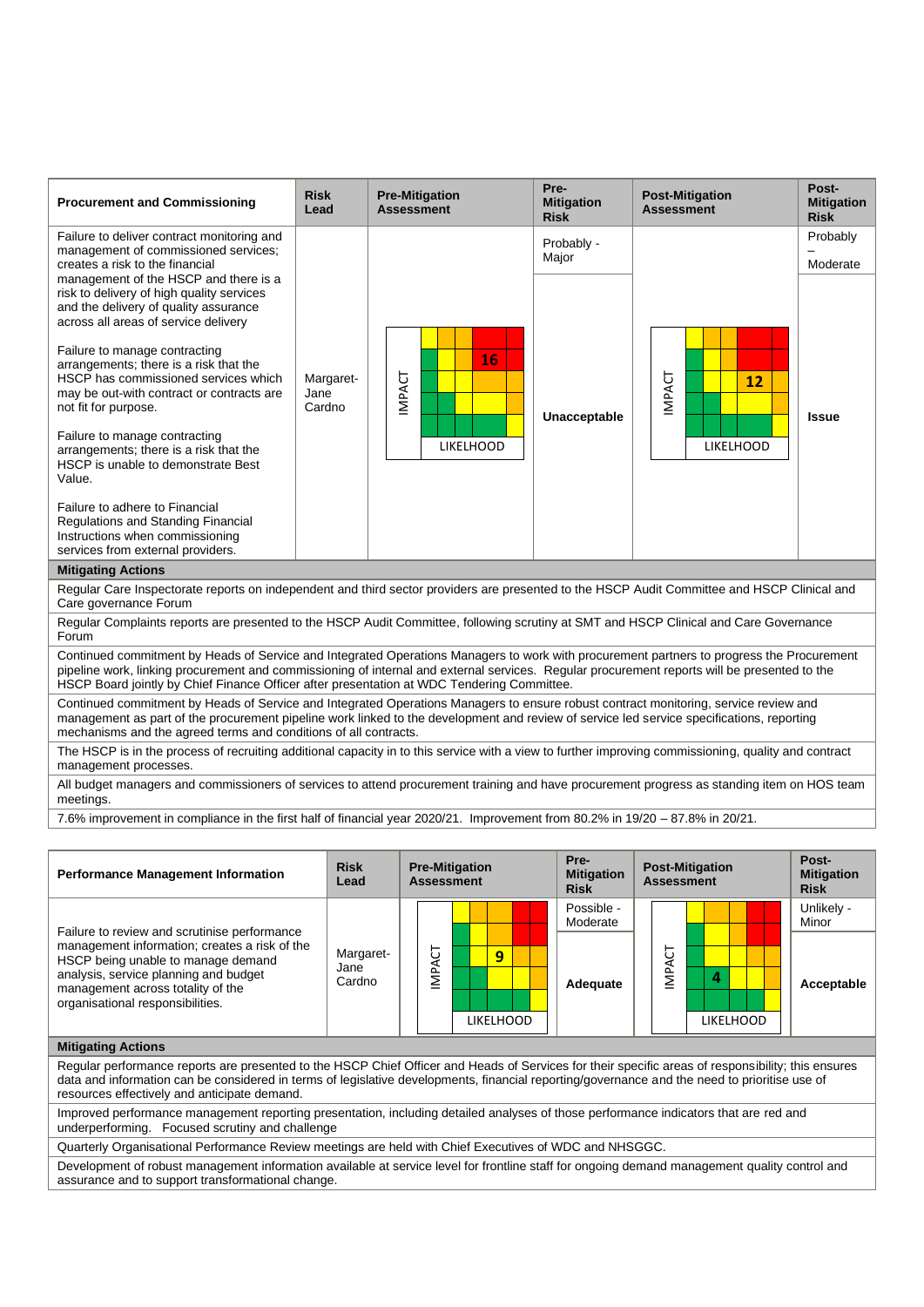The Commissioning Plan will support the links between finance and planning to meet demand and service delivery within the current financial envelope.

Regular performance reports are presented to the HSCP Board by Chief Officer and Heads of Services; providing members of the Board with a range of data and performance information collated from across health and social care systems; this supports governance and accountability; as outlined within the requirements of the Act.

Additional performance reports have been introduced to support the recovery and renewal process.

Quarterly and Annual Performance reporting has been more closely aligned with HSCP Board meeting schedule to improve the timeous updates on performance across the Partnership, strengthening scrutiny and challenge by the HSCP Board members.

NHSGGC has established a monthly performance board in order to further scrutinise high risk areas in relation to waiting time directives.



# **Mitigating Action**

Continued commitment to information management by the Chief Officer and Heads of Service; Integrated Operational Managers and their direct reports must demonstrate adherence to both NHS and Council policies for ICT and data management and procedures; regular learning session on breaches if they occur by individual service areas.

Confirmation of the appointment of Data Protection Officer for the HSCP Board to support governance arrangements.

Continued training available for staff groups from both NHS and Council to reflect changes in Data Protection Legislation in May 2018; staff must demonstrate their attendance at Data Protection awareness sessions. Staff are supported to safeguard the data and information which is collected and stored in the course of delivering services and support; there are continued reminders of the need safeguard and manage information.

Continued training available for staff groups from both NHS and Council with online courses available which staff must demonstrate they have completed via the Council's iLearn or NHS Learn-Pro courses. Staff within the HSCP will complete the course of their employing authority on either an annual (Council) or bi-annually (NHS) basis.

Autocomplete email address option has been disabled for West Dunbartonshire Council staff, this is an additional safeguard introduced to mitigate data breaches.

Records Management Plan in place and lodged with National Records of Scotland.

| <b>Outcomes of external scrutiny:</b><br>Inspection recommendations                                                                                                                                                  | <b>Risk</b><br>Lead                | <b>Pre-Mitigation</b><br><b>Assessment</b> |                        | <b>Pre-Mitigation</b><br><b>Risk</b> | <b>Assessment</b> | <b>Post-Mitigation</b> | Post-<br><b>Mitigation</b><br><b>Risk</b> |
|----------------------------------------------------------------------------------------------------------------------------------------------------------------------------------------------------------------------|------------------------------------|--------------------------------------------|------------------------|--------------------------------------|-------------------|------------------------|-------------------------------------------|
|                                                                                                                                                                                                                      |                                    |                                            |                        | Probably -<br>Major                  |                   |                        | Probably -<br>Moderate                    |
| Failure to deliver on<br>recommendations within reports by<br>Care Inspectorate and other<br>relevant scrutiny bodies.                                                                                               | Chief<br>Social<br>Work<br>Officer | MPACT                                      | 16<br><b>LIKELHOOD</b> | Unacceptable                         | 5<br>IMPA         | 12<br><b>LIKELHOOD</b> | <b>Issue</b>                              |
| <b>Mitigating Action</b>                                                                                                                                                                                             |                                    |                                            |                        |                                      |                   |                        |                                           |
| Improvement action plans for Self Directed Support and Community Payback Orders are being implemented, reflecting findings and<br>recommendations from inspections including specific actions linked to improvement. |                                    |                                            |                        |                                      |                   |                        |                                           |
| Steps have been taken to recruit an SDS Lead in order to embed SDS activity across the HSCP.                                                                                                                         |                                    |                                            |                        |                                      |                   |                        |                                           |
| The My Life Assessment tool has been fully implemented and is subject to ongoing evaluation.                                                                                                                         |                                    |                                            |                        |                                      |                   |                        |                                           |
| Review groups for SDS and CPO improvement activity monitor achievement of objectives and service improvements.                                                                                                       |                                    |                                            |                        |                                      |                   |                        |                                           |

Regular performance and monitoring reports are presented to the HSCP Board/Audit Committee /HSCP Clinical and Care Governance Group as appropriate to support governance and continued scrutiny.

Staff development and training reflects learning from each inspection report to ensure consistent understanding of duties around delivery of SDS and CPOs.

New 20/21 – Additional external scrutiny has been introduced in response to Covid 19 – reporting to HSCP board and ongoing monitoring through the internal quality assurance team and external bodies.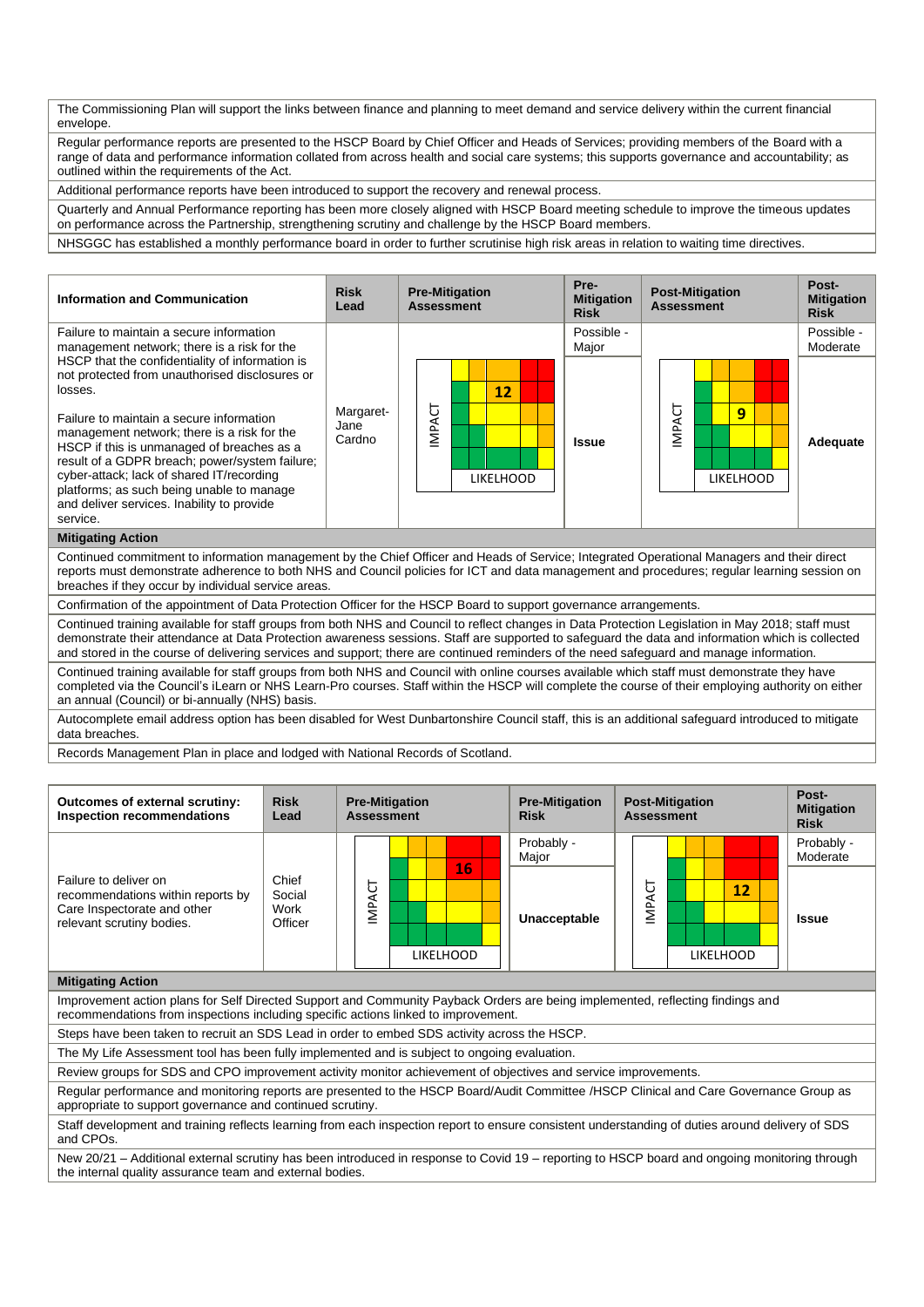The HSCP Boards has agreed additional investment from reserves to support operational managers to deliver on improvement action plans.



### **Mitigating Action**

A Management Action Plan has been developed to review activity and manage specific actions linked to improvement of planning for delayed discharge.

A weekly performance report is provided to the Integrated Operations Managers and Senior Management Team; this includes updates on the early assessment model of care and support; effective use of the NHS acute Dashboard; delivery of rehabilitation in-reach within ward settings; provision and usage of Red bags; promotion of Power of Attorney arrangements; commissioning of services linked to free personal care for those under 65 years old and Adult with Incapacity requirements and; delivery of an integrated approach to mental health services.

An NHS GGC Corporate Vaccination Plan is in place supported by a local vaccination group alongside the local Flu Management and Covid Vaccination Plan; this reflects the HSCP unscheduled care plan for community services which addresses the critical areas outlined in the national Preparing for Winter Guidance.

A Primary Care Improvement Plan has been developed to review activity and manage specific actions linked to improvement of planning for GP contracting arrangements; this supports effective multi-disciplinary team working within primary care and as part of management of delayed discharge.

An Improvement Plan to deliver actions linked to Action 15 mental health monies has been developed to review activity and manage specific actions linked to improvement of planning for localised mental health arrangements; this supports effective multi-disciplinary team working within primary care and as part of management of delayed discharge.

Formal and regular formal scrutiny by SMT and reported to joint NHS and HSCP scrutiny and planning groups linked to UC and winter planning.

| <b>Workforce Sustainability</b>                                                                                                                                                                               | <b>Risk</b><br>Lead | <b>Pre-Mitigation</b><br><b>Assessment</b> | <b>Pre-Mitigation</b><br><b>Risk</b> | <b>Post-Mitigation</b><br><b>Assessment</b> | Post-<br><b>Mitigation</b><br><b>Risk</b> |
|---------------------------------------------------------------------------------------------------------------------------------------------------------------------------------------------------------------|---------------------|--------------------------------------------|--------------------------------------|---------------------------------------------|-------------------------------------------|
| Failure to have an appropriately                                                                                                                                                                              |                     | 20                                         | Probably-<br>Catastrophic            |                                             | Probably -<br>Major                       |
| resourced workforce to meet<br>service demands, caused by the<br>inability to recruit, retain or deploy<br>the workforce with necessary<br>skills, which could potentially lead<br>to disruption of services. | Audrey<br>Slater    | ă<br>ξ<br><b>LIKELHOOD</b>                 | Unacceptable                         | 16<br>۵.<br><b>LIKELHOOD</b>                | Unacceptable                              |

#### **Mitigating Action**

**Preventative Controls** 

Continued commitment to the implementation of HSCP Workforce and Organisational Development Strategy and Support Plan.

Robust Operational Management Structures in place and Business Continuity Plans to support service delivery.

HR policies which reflect best practice and relevant employment legislation to support manager and staff development needs. Attendance Management Polices and Staff Health and Well Being Strategies in place. Initiatives accessible to all staff such as Healthy Working

Lives, Occupational Health Services and Counselling Services.

Staff Engagement and feedback through I Matter Survey and action planning.

Agreed processes for revalidation of medical and nursing workforce and Professional Registration .Policies and procedures in place to ensure staff are meeting professional bodies and organisational requirements for registration.

## **Direct Controls**

Sickness absence reporting available to service managers through HR21, Micro strategy, SSTS and Workforce Information Departments.

Agency / overtime reports

Measures in place to provide additional emotional and psychological support to help HSCP staff through stressful times. This includes the information and resources which can be accessed via the National Wellbeing Hub.

HR reports provided to SMT and Joint Staff Forum on HR metrics.

Workforce reporting integrated into HSCP Performance report to IJB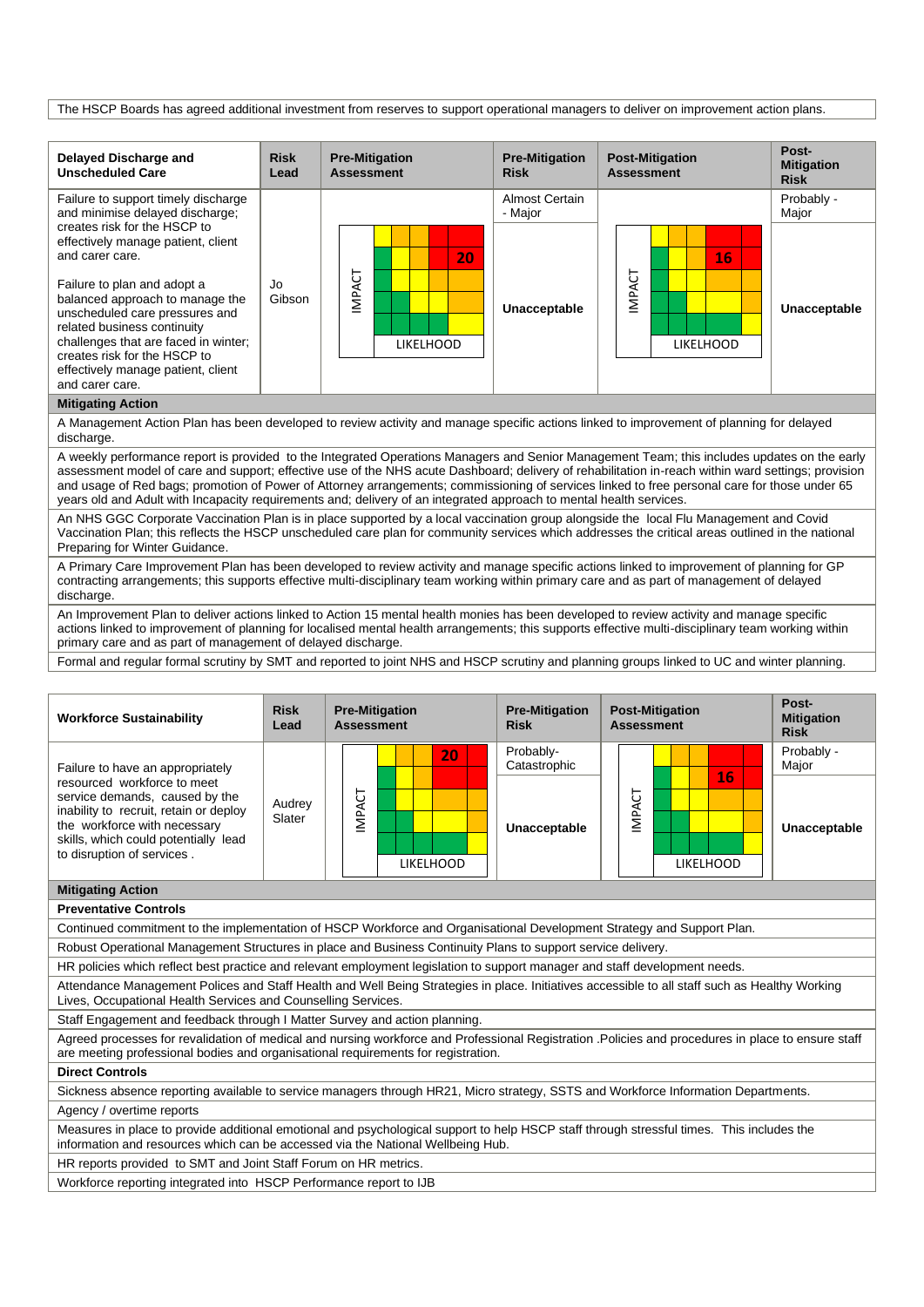#### Statutory and Mandatory Training reports

#### I Matter reports

KSF/ PDP and Be the Best Conversations

| <b>Waiting Times</b>                                                                                                                                                              | <b>Risk</b><br>Lead    | <b>Pre-Mitigation</b><br><b>Assessment</b>  | <b>Pre-Mitigation</b><br><b>Risk</b> | <b>Post-Mitigation</b><br><b>Assessment</b> | Post-<br><b>Mitigation</b><br><b>Risk</b> |
|-----------------------------------------------------------------------------------------------------------------------------------------------------------------------------------|------------------------|---------------------------------------------|--------------------------------------|---------------------------------------------|-------------------------------------------|
|                                                                                                                                                                                   |                        | 20                                          | Probably -<br>Catastrophic           |                                             | Probably -<br>Major                       |
| Failure to meet waiting times<br>targets e.g. MSK Physiotherapy,<br>Psychological Therapies, Child<br>and Adolescent Mental Health<br>Services and Drug and Alcohol<br>Treatment. | <b>Beth</b><br>Culshaw | ن<br>∢<br>$\Delta$<br>Ξ<br><b>LIKELHOOD</b> | Unacceptable                         | 16<br>$\sim$<br>Σ<br>LIKELHOOD              | Unacceptable                              |

## **Mitigating Action**

Regular performance reports are presented to the HSCP Chief Officer and Heads of Services for their specific areas of responsibility; to review activity and manage specific actions linked to improvement of planning for localised arrangements.

Promotion of self-management and co-productive community services including access to online supports and advice

Implementation of effective triage processes in place for patients across all areas.

Regular performance data collection and monitoring is scrutinised to ensure effective and robust performance management and demand management.

Consistent workforce and attendance management across all service areas.

The HSCP Board has approved dedicated earmarked reserves to support activity in relation to waiting times initiatives.



cards can also be used elsewhere if necessary.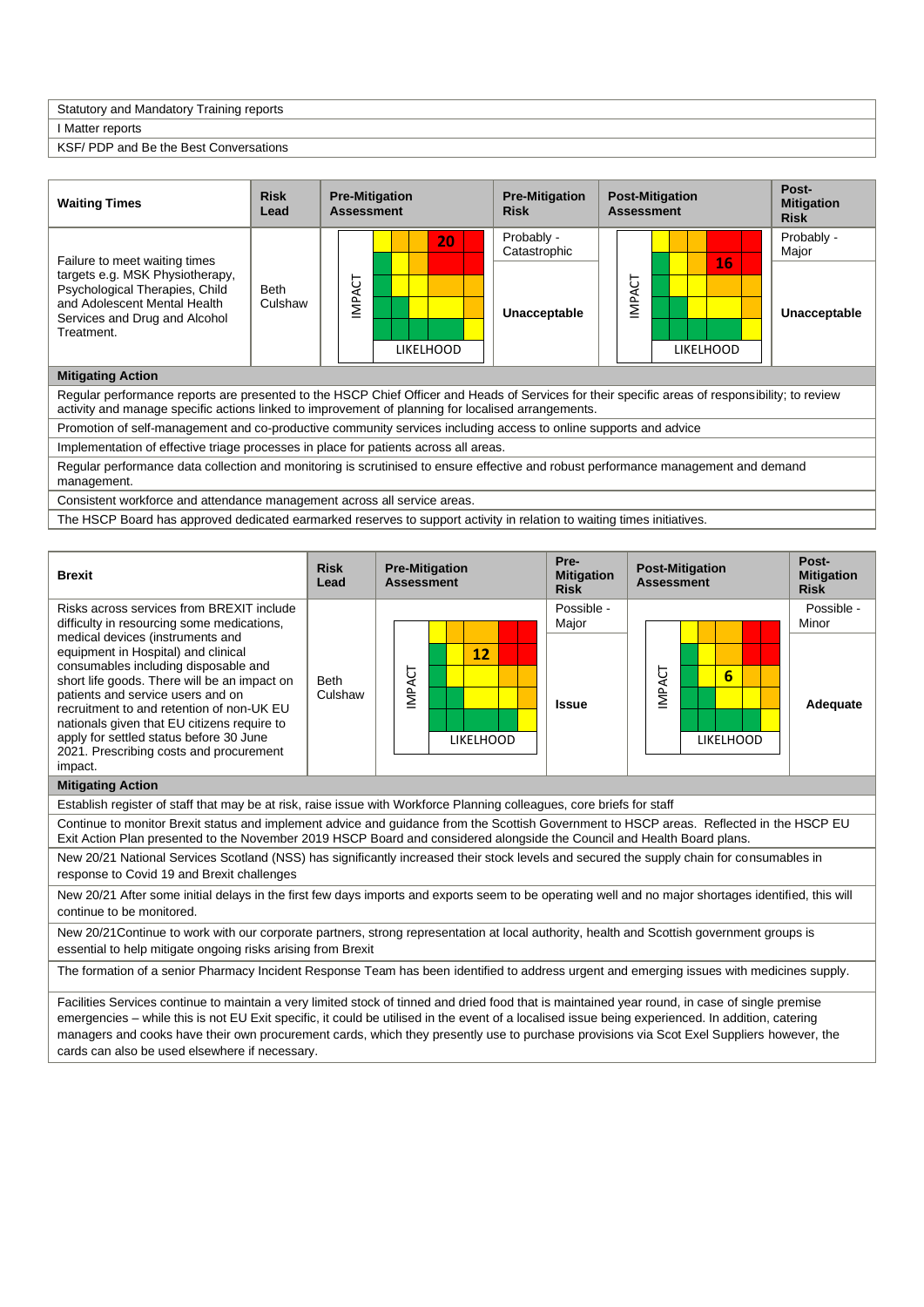## **Risk of future Pandemic -19 variations**

New 20/21 Risks across ser from a future pandemic include difficulty in resourcing medic medical devices (instrument equipment in Hospital) and o consumables including PPE disposable and short life good There will be an impact on p and service users and on reto and workforce.

Financial Impact – rapid responsion prescribing costs, commission and procurement impact.

Human diseases can take a of forms and consequently the impacts can vary considerably in scale and nature. The ma of human disease that repre or additional risks to the UK outlined below. The example been chosen to give an impr the range of possible diseas would have a significant disi effect, but are by no means exhaustive.

Pandemic - Influenza pande natural phenomena that hav occurred from time to time for centuries. Including Covid 1 has happen four times in the century. The symptoms are those of seasonal influenza be significantly more severe.

Influenza pandemics arise a of a new influenza virus that markedly different from rece circulating influenza viruses therefore to which few people have immunity. As a result of spread from person to perso pandemics have significant human health consequence addition to the severe health a pandemic is also likely to a significant wider social and e damage and disruption.

**Mitigating Action** 

| Covid                                                                                                                                         | <b>Risk</b><br>Lead | <b>Pre-Mitigation</b><br><b>Assessment</b> | Pre-<br><b>Mitigation</b><br><b>Risk</b> | <b>Post-Mitigation</b><br><b>Assessment</b> | Post-<br><b>Mitigation</b><br><b>Risk</b> |  |  |
|-----------------------------------------------------------------------------------------------------------------------------------------------|---------------------|--------------------------------------------|------------------------------------------|---------------------------------------------|-------------------------------------------|--|--|
| vices<br>ıde<br>cations,                                                                                                                      |                     |                                            | Almost<br>Certain -<br>Catastrophic      |                                             | Almost<br>Certain - Major                 |  |  |
| s and<br>clinical<br>ods.<br>atients<br>cruitment<br>ponse,<br>oning                                                                          |                     |                                            |                                          |                                             |                                           |  |  |
| variety<br>heir<br>bly both<br>in types<br>sent new<br>are<br>es have<br>ression of<br>es that<br>ruptive                                     | Beth<br>Culshaw     | 25<br>MPACT                                | Unacceptable                             | 20<br><b>IMPACT</b>                         | Unacceptable                              |  |  |
| mics are<br>e<br>эr<br>9, this<br>e last<br>similar to<br>but may<br><sub>i</sub> s a result<br>is.<br>ntly<br>and<br>le, if any,<br>of rapid |                     | <b>LIKELHOOD</b>                           |                                          | <b>LIKELHOOD</b>                            |                                           |  |  |
| λn,<br>global<br>s. In<br>າ effects,<br>cause<br>economic                                                                                     |                     |                                            |                                          |                                             |                                           |  |  |
| nitor recovery plans for each service - reported to HSCP Board on a regular basis throughout pandemic.                                        |                     |                                            |                                          |                                             |                                           |  |  |

Develop, implement and mo Develop and monitor pandemic risk framework based on reflection, experience and learning from Covid 19.

Pandemic objectives that focus on service continuity - workforce health, workforce effectiveness, essential service delivery continuity citizen/community engagement, financial continuity, partner continuity (both commissioned and third sector), security – physical and digital, reputational monitoring community, workgroups and stakeholder (are the framework elements effective)

Agile response to monitor continuity of operations and relationships including decision logs and resilience

Normal life is likely to face wider social and economic disruption, significant threats to the continuity of essential services, lower production levels, shortages and distribution difficulties.

Individual organisations may suffer from the pandemic's impact on staff absenteeism therefore reducing the services available

The post- pandemic years provide a very important opportunity to develop and strengthen preparations for the potentially serious impact of an influenza pandemic. The Government is collaborating actively with international partners on prevention, detection and research, and is taking every practical step to ensure that the UK is prepared to limit the internal spread of a pandemic and to minimise health, economic and social harm as far as possible. This includes purchasing and stockpiling appropriate medical countermeasures.

Apply and comply with Scottish Government and Public Health Scotland guidance and advice – for example Covid-19 the Scottish Government Covid19 Advisory Group, Scientific Advisory Group for Emergencies (SAGE)

Follow NHS and Social Care mobilisation and planning guidance in Scotland and link this to funding requirements.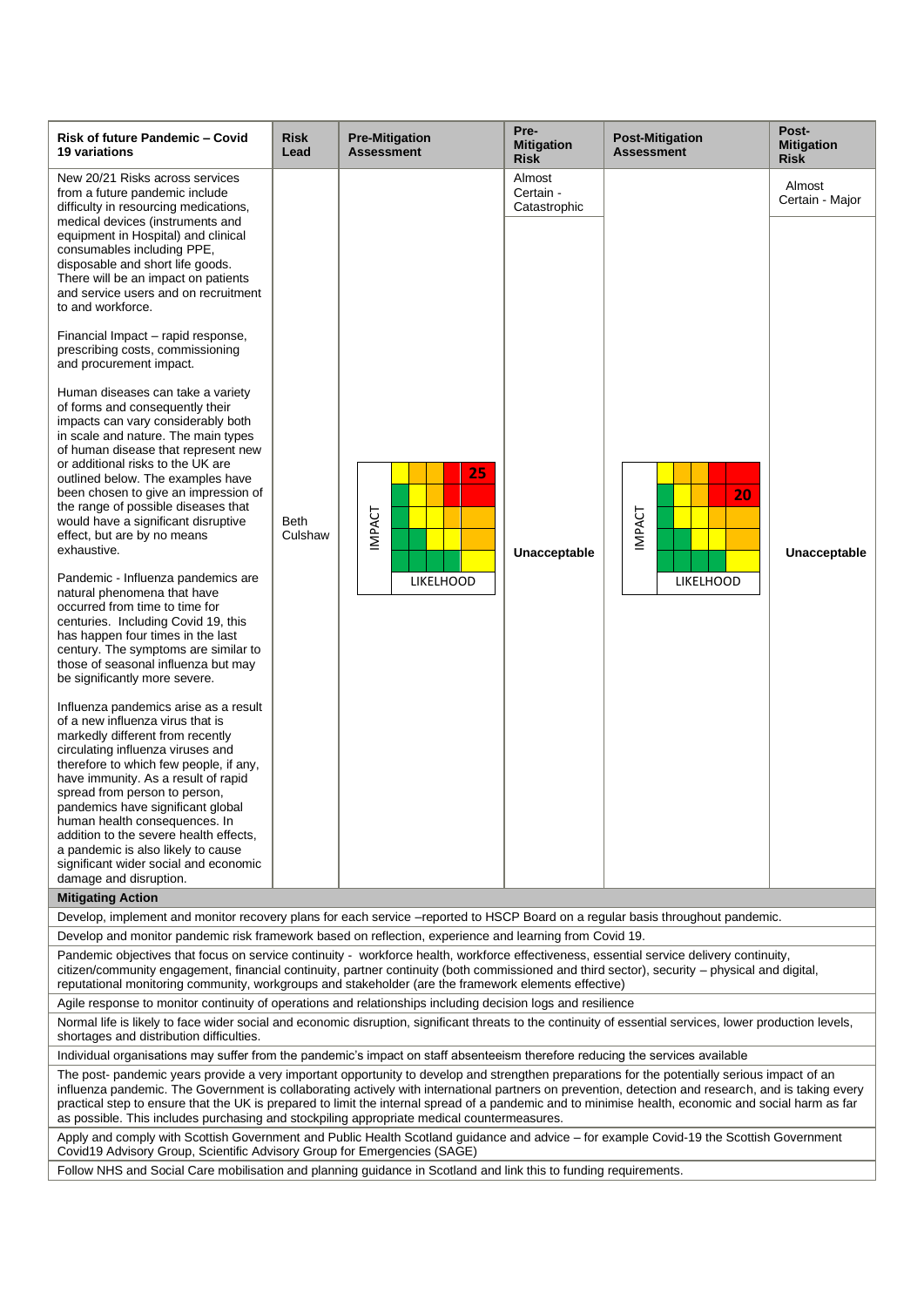Apply integrated emergency management principles, develop flexible and adaptable arrangements for dealing with emergencies, whether foreseen or unforeseen. This will be informed in future by Covid 19 reflection and recovery work.

The delivery of Risk Management table top exercises in order to ensure preparedness for further major incidents.

| Public Protection - Legislation and<br><b>Service Risk</b>                                                                                                                                                                                                                                                                                                         | <b>Risk</b><br>Lead       | <b>Pre-Mitigation</b><br><b>Assessment</b> | Pre-<br><b>Mitigation</b><br><b>Risk</b> | <b>Post-Mitigation</b><br><b>Assessment</b> | Post-<br><b>Mitigation</b><br><b>Risk</b> |  |  |  |
|--------------------------------------------------------------------------------------------------------------------------------------------------------------------------------------------------------------------------------------------------------------------------------------------------------------------------------------------------------------------|---------------------------|--------------------------------------------|------------------------------------------|---------------------------------------------|-------------------------------------------|--|--|--|
| Legislative requirements<br>1.<br>Failure to meet legislative duties in relation<br>to child protection, adult support & protection<br>and multi-agency public protection<br>arrangements (MAPPA).                                                                                                                                                                 |                           |                                            | Probable -<br>Major                      |                                             | Possible -<br>Major                       |  |  |  |
| Failure to ensure that Guardianship cases<br>are appropriately monitored, supported and<br>reviewed by social workers.                                                                                                                                                                                                                                             |                           |                                            |                                          |                                             |                                           |  |  |  |
| Service risk and delivery requirements<br>2.<br>Public Protection Co-ordinator post (vacant<br>from January 2020) provides limited<br>resilience to ensure continuity of public<br>protection functions across West<br>Dunbartonshire HSCP and other responsible<br>agencies                                                                                       | Chief                     | 16                                         |                                          | 12                                          |                                           |  |  |  |
| Failure to ensure compliance with relevant<br>risk assessments and evidence-based<br>interventions.                                                                                                                                                                                                                                                                | Social<br>Work<br>Officer | <b>INPACT</b>                              | Unacceptable                             | <b>INPACT</b>                               | <b>Issue</b>                              |  |  |  |
| Failure to ensure that staff are appropriately<br>trained and adhere to standards for risk<br>assessment and risk management across<br>child, adult and public protection work.                                                                                                                                                                                    |                           | <b>LIKELHOOD</b>                           |                                          | <b>LIKELHOOD</b>                            |                                           |  |  |  |
| Failure to monitor commissioned and other<br>partnership services which could impact on<br>an individual's safety or risk to themselves<br>or others.                                                                                                                                                                                                              |                           |                                            |                                          |                                             |                                           |  |  |  |
| Failure to monitor and ensure the wellbeing<br>of adults in independent or WDC residential<br>care facilities.<br>Failure of staff to recognise, report and                                                                                                                                                                                                        |                           |                                            |                                          |                                             |                                           |  |  |  |
| manage risk.<br><b>Mitigating Action</b>                                                                                                                                                                                                                                                                                                                           |                           |                                            |                                          |                                             |                                           |  |  |  |
| Review of interim and longer-term arrangements to support child protection and adult protection activity and multi-agency practice arising from<br>vacant Public Protection Coordinator post.                                                                                                                                                                      |                           |                                            |                                          |                                             |                                           |  |  |  |
| West Dunbartonshire's Child Protection and Adult Support and Protection Committees ensure child and adult protection procedures are followed<br>and have a scrutiny role over compliance linked to implementation of relevant policies and procedures.                                                                                                             |                           |                                            |                                          |                                             |                                           |  |  |  |
| Chief Social Work Officer attends the North Strathclyde MAPPA Strategic Oversight Group; responsible manager attends the Management<br>Oversight Group which monitors local compliance with national standards and legislative duties.                                                                                                                             |                           |                                            |                                          |                                             |                                           |  |  |  |
| Chief Social Work Officer and Heads of Service ensure that child and adult protection plans as well as MAPPA risk management plans are<br>reqularly reviewed; themes and trends from local audit activity are reported to clinical and care governance structures, the Child and Adult<br>Protection Committees and the MAPPA Strategic Oversight Group.           |                           |                                            |                                          |                                             |                                           |  |  |  |
| West Dunbartonshire Nurtured Delivery Improvement Group (DIG) – which includes the Chief Social Work Officer – continues to review progress to<br>achieve the recommendations from the joint strategic inspection of children and young people's services (2017).                                                                                                  |                           |                                            |                                          |                                             |                                           |  |  |  |
| Chief Social Work Officer and Heads of Service ensure appropriate systems and processes are in place to ensure that findings of external scrutiny<br>(e.g.: Care Inspectorate) processes are acted upon timeously and appropriately, including the recent inspection of adult support and protection and<br>the forthcoming inspection of Children at Risk of Harm |                           |                                            |                                          |                                             |                                           |  |  |  |
| Chief Social Work Officer oversees compliance with the PVG scheme.                                                                                                                                                                                                                                                                                                 |                           |                                            |                                          |                                             |                                           |  |  |  |
| Operational teams regularly review their training and development needs, Business Continuity plans and operational risk registers.                                                                                                                                                                                                                                 |                           |                                            |                                          |                                             |                                           |  |  |  |
| Reviews of children & families and criminal justice social work services reflects actions to reduce risk and uphold professional practice standards.                                                                                                                                                                                                               |                           |                                            |                                          |                                             |                                           |  |  |  |
| Ensure staff are aware that whistleblowing policies and procedures are in place to ensure concerns can be raised and investigated.                                                                                                                                                                                                                                 |                           |                                            |                                          |                                             |                                           |  |  |  |